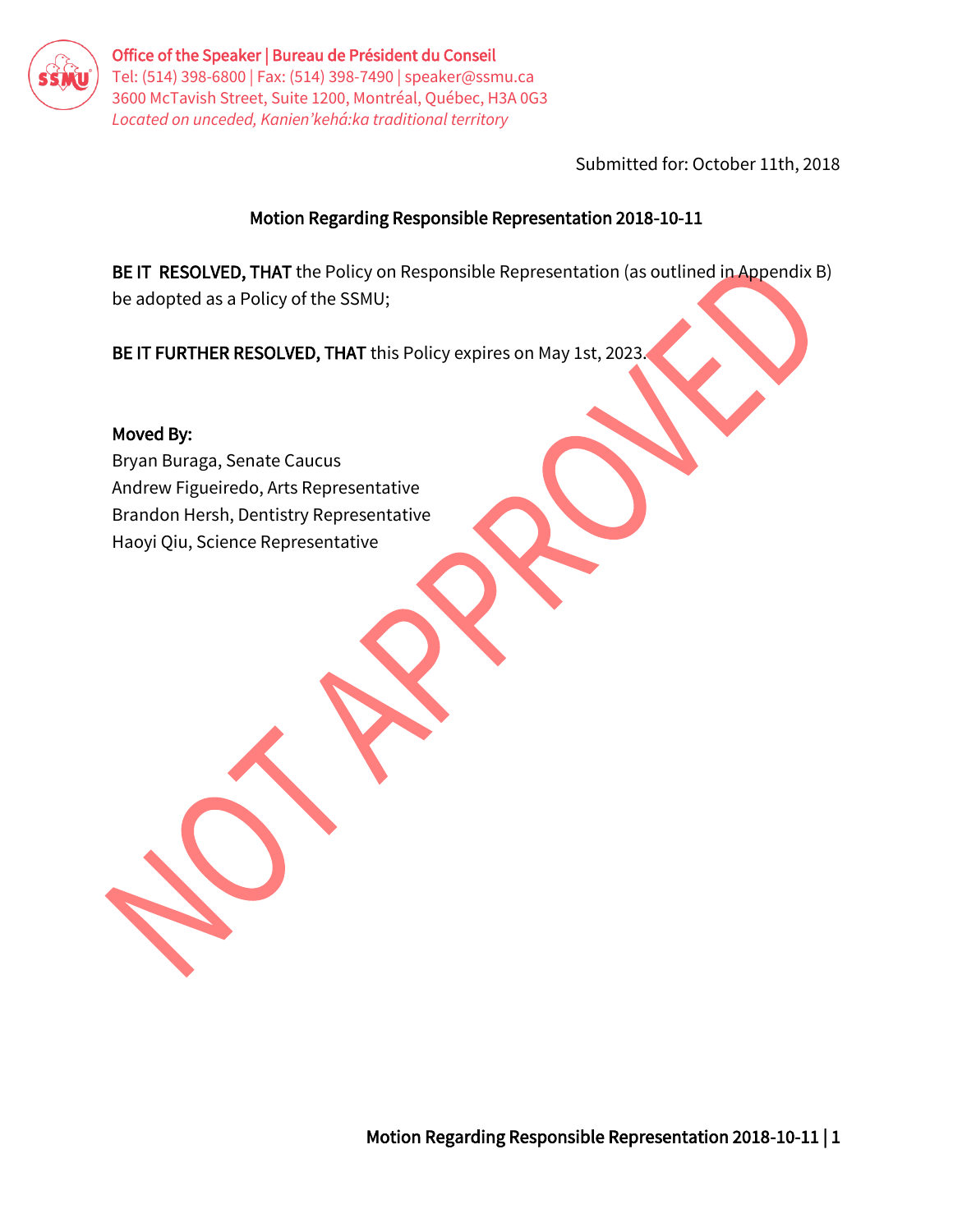

## Appendix A

# Policy on Responsible Representation

1. SCOPE. This Policy shall apply to all casual and full-time staff, volunteers. Officers, Commissioners, and elected officials of the SSMU, as well as all those who have access to SSMU-affiliated social media accounts.

# 2. DEFINITIONS.

- 2.1. **COMPLAINANT.** A Member of the Society filing a complaint for a violation of this Policy.
- 2.2. **OPINION.** A view or judgment formed about a particular issue, not necessarily based on fact or knowledge.
- 2.3. REPRESENTATION. Statements made to communicate an opinion, position, or stance.
- 2.4. RESPONDENT. The person that a complaint for a violation of this Policy is filed against.
- 2.5. SSMU-AFFILIATED SOCIAL MEDIA ACCOUNT. Any account on social media that bears the name "SSMU", in part or in whole, as the main title of the account.
- 2.6. ON BEHALF OF SSMU. Representations made from a SSMU-Affiliated Social Media Account that are seen to represent SSMU or an affiliated position.
- 3. **GENERAL.** All those who make representations on behalf of the SSMU to the public (including, but not limited to: the press), as well as all those who make representations on SSMU-affiliated social media accounts, must follow the regulations listed as follows:
	- 3.1. FULFILLMENT OF MANDATE. It is permitted to make a representation on behalf of SSMU if it is necessary to fulfill the mandate of a policy, resolution, officer position, or in reference to a governance document. This may include, but is not limited to: communicating information about events to students, posting information for the benefit of students, and stating opinions, policies, and positions duly passed by the Legislative Council, the Executive Committee, or by the membership through Referendum or the General Assembly.
	- 3.2. AUTHORIZATION OF COMMUNICATIONS. It is not permitted to unilaterally make a representation on behalf of SSMU without having a mandate from the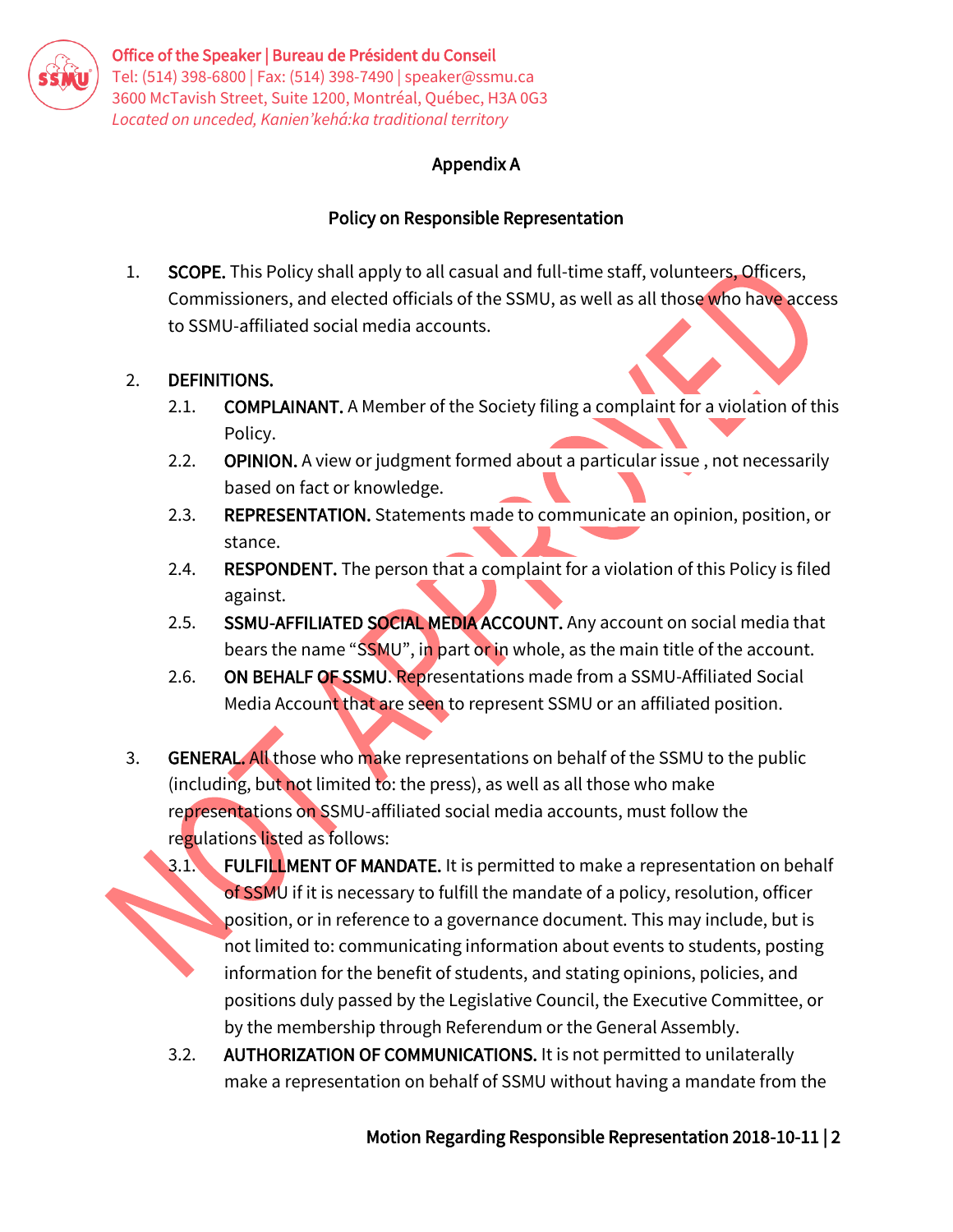

Legislative Council, the Executive Committee, or by the membership through Referendum or the General Assembly, assuming quorum is met.

- 3.3. REPRESENTATION OF INDIVIDUAL OPINION. It is not permitted to express an individual opinion that does not have the documented mandate of support from SSMU's membership on behalf of the SSMU or on its affiliated social media accounts.
- 3.4. SSMU-AFFILIATED SOCIAL MEDIA ACCOUNTS. Representations (including, but not limited to: posts, tweets, and photos) made on SSMU-affiliated social media accounts are to be considered as official statements by the SSMU, and as such, should only be used to represent the policies and positions duly authorized by the SSMU.
- 4. VIOLATIONS OF POLICY. Any Member of the Society is able to file a complaint if they believe that this Policy has been violated. Should an allegation of a violation of this policy arise, the following procedure shall be taken to rectify the violation:
	- 4.1. ADJUDICATION. A complaint shall first be adjudicated by the Executive Committee.
		- 4.1.1. RECEIPT OF COMPLAINT. A Complainant must file a complaint, in writing, to the President of the Society. They must state who they allege has violated this Policy and must explain how the Respondent has violated the Policy. If the Complainant wishes to file a complaint against the President for violating this Policy, they must file a complaint to the Vice-President (Internal).
		- 4.1.2. **EXECUTIVE COMMITTEE MEETING.** Upon the receipt of a complaint, the Executive Committee shall address the complaint within forty-eight (48) hours of receiving it. If necessary, the President shall call an emergency meeting of the Executive Committee. The Complainant and Respondent have the right to be informed of the time and place of the meeting and be able to attend. If the Complainant or Respondent is unable to attend the meeting, they may send a written statement to express their arguments. If an Officer is the Respondent, they may not attend the deliberations of the complaint except to express their arguments regarding the complaint.
		- 4.1.3. DECISION. The Legislative Council shall decide by a simple majority if the decision made by the Executive Committee should be stayed or